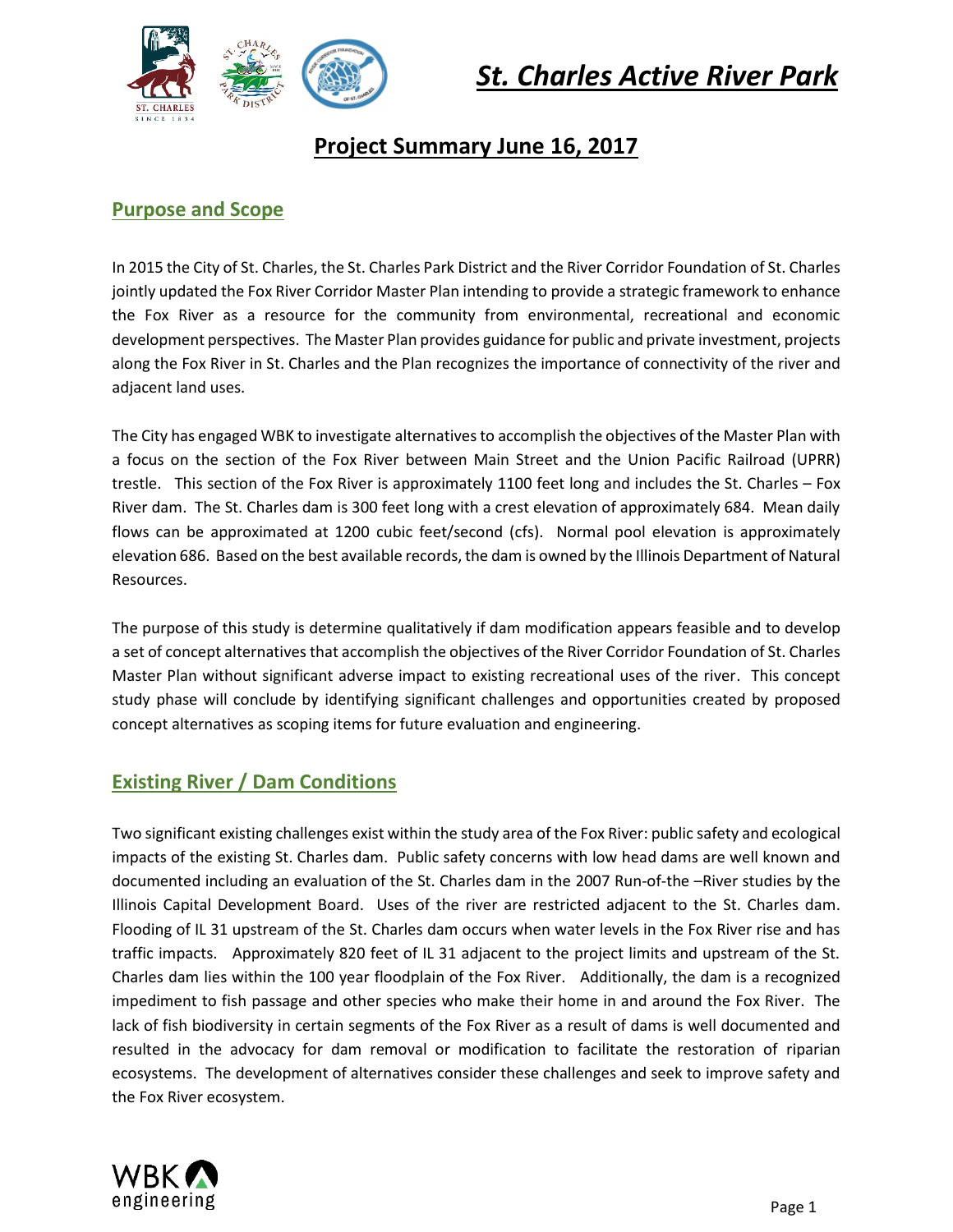# **Opportunities**

#### Water Recreation

Public activity on the water of the Fox River between Main Street and Pottawatomie Park is less than the activity occurring both north and south of the project limits. Direct access to the water is limited within the study area and the study area can be considered underutilized from a recreational perspective. Opportunitiesinvolve improved connectivity on the water and access to the water form trails and adjacent land uses. The Fox River serves as a recreational water resource and also as an attraction and backdrop to many land activities including walking, running, bicycling, and many other Park District activities. Potential enhancement of water recreation includes improved kayaking, canoeing, and fishing with potential for competitive kayaking and recreational surfing among other water based activities. The project provides an opportunity to better connect Pottawatomie Park and the many existing water activities to downtown St. Charles businesses and customers. The Hotel Baker and Municipal Building are historic and significant land uses adjacent to the river with existing river access. We believe opportunities to provide enhanced access to the River and river trail amenities will appeal to a broader segment of business patrons including potential for boat dock facilities within the pool at or north of the project limits.

# Land Based

If a project such as this is implemented, we believe significant land use opportunities exist adjacent to the Fox River within the study limits. Opportunities include the relocation of the Police Station on the east side of the river and potential reduction in floodplain limits west of IL 31. Although the extent of floodplain reduction west of IL 31 is uncertain at this concept phase, any reduction together with the proximity to a significant recreational destination is expected to enhance intrinsic land value and encourage evaluation of current land uses. We expect the rekindling of commercial interest to synergize with the river improvements to enhance the downtown business climate for all businesses along and near the Fox River, including Salerno's, Hotel Baker, Century Corners, Third Street, and Main Street businesses.

Walking trails – Perhaps the most significant improvement opportunity to enhance recreation and the St. Charles' downtown business district lies with land connections via trails and pathways adjacent to the Fox River. Although an existing Riverwalk exists along the east bank of the river, it is not continuous across Main Street and ends at the Municipal Building creating a less than desirable interface for cyclists and pedestrians. Although access from the study area to Pottawatomie Park is provided, access is not obvious nor very wide. An opportunity exists to improve this condition and perhaps provide a visible gateway from downtown St. Charles to Pottawatomie Park. Although the project limits end at Main Street, the project has potential to safely and easily facilitate pedestrians and bicyclists along the Fox River and to a future riverwalk extension under Main Street. There is also potential to directly connect Main Street to the west bank Riverwalk at First Street further strengthening the commercial recreational connection. Finally, a west bank Riverwalk has potential to extend north of the UPRR trestle to Boy Scout Island. If accomplished, this connection would link Boy Scout Island to Pottawatomie Park and to the proposed improvements within the study limits.

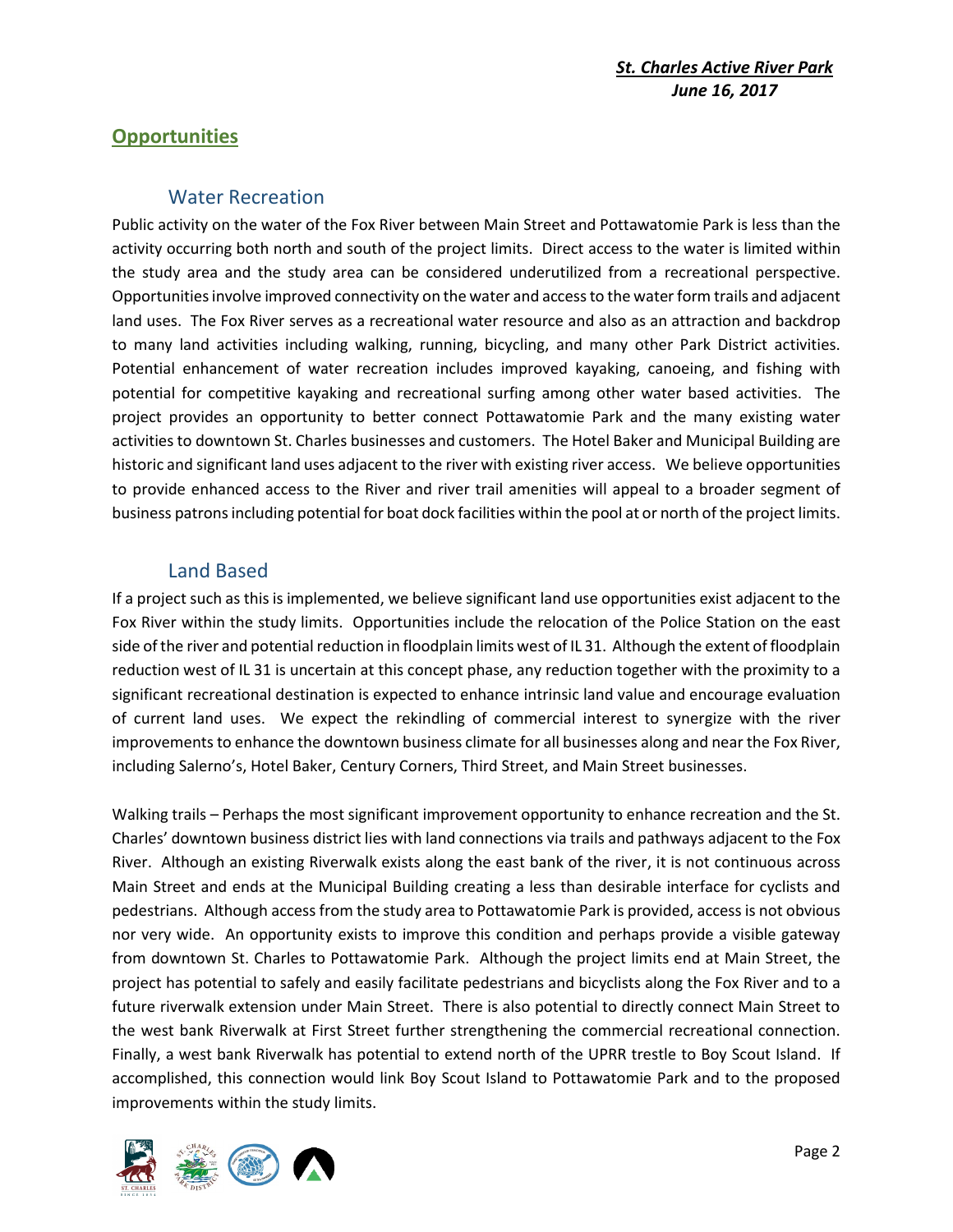# Ecological / Cultural

The ability of the project to improve the biodiversity of plants and animals within the study area and adjacent segments of the Fox River is a noteworthy opportunity for the community. We expect fish passage to be significantly improved as a result of the project. We propose to introduce native plants within the study area and adjacent areas to create habitat for fish and other riparian species such as turtles, mussels and birds. Public education of the river ecology can be accomplished through signage and collaboration with Park District and School District activities.

The St. Charles community is proud of its heritage and through historic preservation sustains the memories and stories of past civic leaders and community efforts. Although this project seeks to create a new beginning for this segment of the Fox River, respecting the adjacent historic architecture, incorporating existing art elements, and preserving the story of the dam itself can all be incorporated into the project. In addition, an opportunity to expand an understanding of the pre-settlement community and culture can be incorporated into recreational, landscape, and other elements of the project.

# **Alternative River Park Concepts**

The project team initiated development of alternatives by starting with the concept sketches in the Fox River Corridor Master Plan. We considered a wide range of variations including modifying the existing dam, relocation of the dam, discussion on the extent of the study limits, and consideration of multichannel alternatives. We evaluated project elements against project goals, existing challenges, and potential opportunities. We have developed three alternatives which we believe significantly improve public safety, enhance fish passage, and provide recreational and economic development opportunities. While evaluating alternatives we sought to strike a balance between various interests to minimize impacts while providing benefit in accordance with project objectives.

Two concepts were developed from our evaluation, primarily as a result of the physical slope of the river across the study area. A single channel configuration achieves water connectivity and creates additional riverbank area for walking trails and riverbank amenities. The dual channel configurations expand the single channel concept to create a variety of paddling and water experiences by varying the slope of each channel. The island area is necessary to facilitate varying channel slopes and also creates a point of interest and facilitates enhanced access to the water. From these concepts we developed a total of three feasible alternatives, one single channel and two dual channel configurations. The alternatives are best depicted on three exhibits attached to this summary. A narrative overview of the alternative is provided hereafter:

- All concepts maintain the pool north of the UPRR trestle and have no adverse impact on 100 year flood elevations and will not result in sediment accumulation adjacent to Pottawatomie Park.
- All concepts remove the dam in its entirety due to the proximity to Main Street and the adjacent walls of the Municipal Center and Hotel Baker.

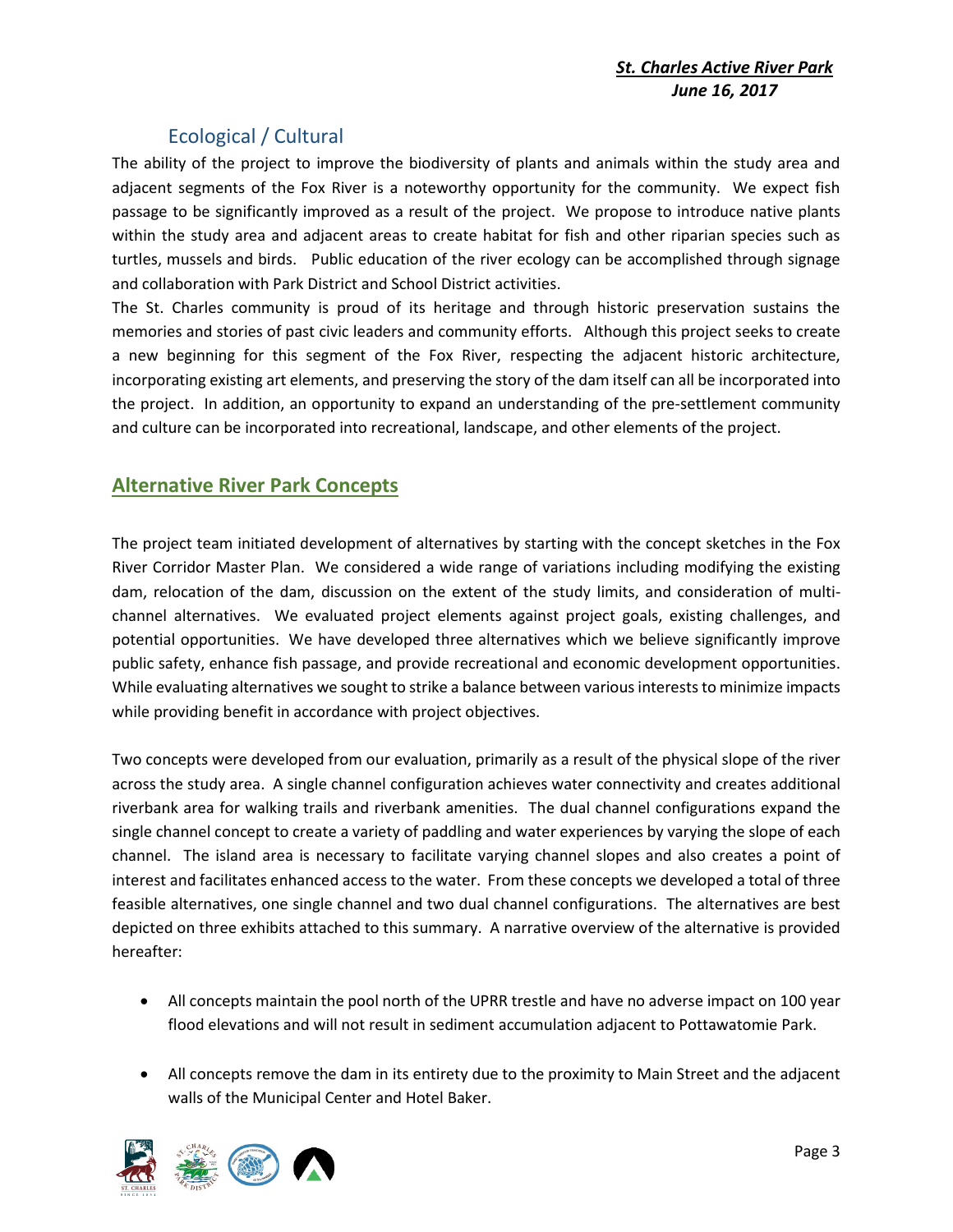- All concepts change the river profile from a single six foot drop at the existing dam to a series of three cascade drop structures across the length of the project. This serves to improve public safety and facilitate fish passage through this section of the river.
- All concepts include an upstream gated control structure with potential to reduce upstream flood elevations, to facilitate sediment transport and to support the existing recreational purposes. The type of gate and configuration is beyond the scope of this study however the Fox River has several gated structure types between the Chain O Lakes and Dayton.
- All concepts narrow the width of the river from the existing pool condition to create additional riverbank to enhance access and use of the river and improve safety.
- The dual channel configurations have a primary channel depicted along the west bank of the area and an active channel depicted along the east bank of the area. This arrangement is reflective of the private land ownership along the west bank seeking to create activity on publicly owned land along the east bank. It also facilitates the confluence of State Street Creek at the west Bank of the river.
- The active channel in both dual channel alternatives have, in the terminology of paddle sports, a flatwater segment and a steep whitewater segment. The primary difference between the dual channel alternatives is the location of the steeper segment being either closer to Pottawatomie Park or closer to Main Street.

Based on information gathered in accordance with the scope of this study, we find these three alternatives feasible. It is noted that further study is necessary to define these preliminary concepts and to fully and better understand impacts, costs, and schedule. In addition, other alternatives or variations of these alternatives may provide additional benefits or ability to mitigate impacts and may be developed or selected in the subsequent preliminary design phase of the project.

# Other Similar / Recent Projects

It is useful to compare the project concepts developed to previously constructed projects providing similar functions. Accordingly, a comparison of the St. Charles Active River Park study area was made to the Glen Palmer Dam modification and Marge Cline Whitewater Park, both on the Fox River in Yorkville, IL. This comparison validates the feasibility of a river park concept in St. Charles. The projects are similar from several aspects including: both projects are on the Fox River, the length and elevation differentials are similar at each dam locations, the Glen Palmer Dam project was recently completed (2011, and the Glen Palmer Dam project resulted in agreements between the Illinois Department of Natural Resources (IDNR) and Yorkville for maintenance of the whitewater park. This comparison is made solely to validate the feasibility of a River Park in St. Charles through the similarities in river segments. However, there is no

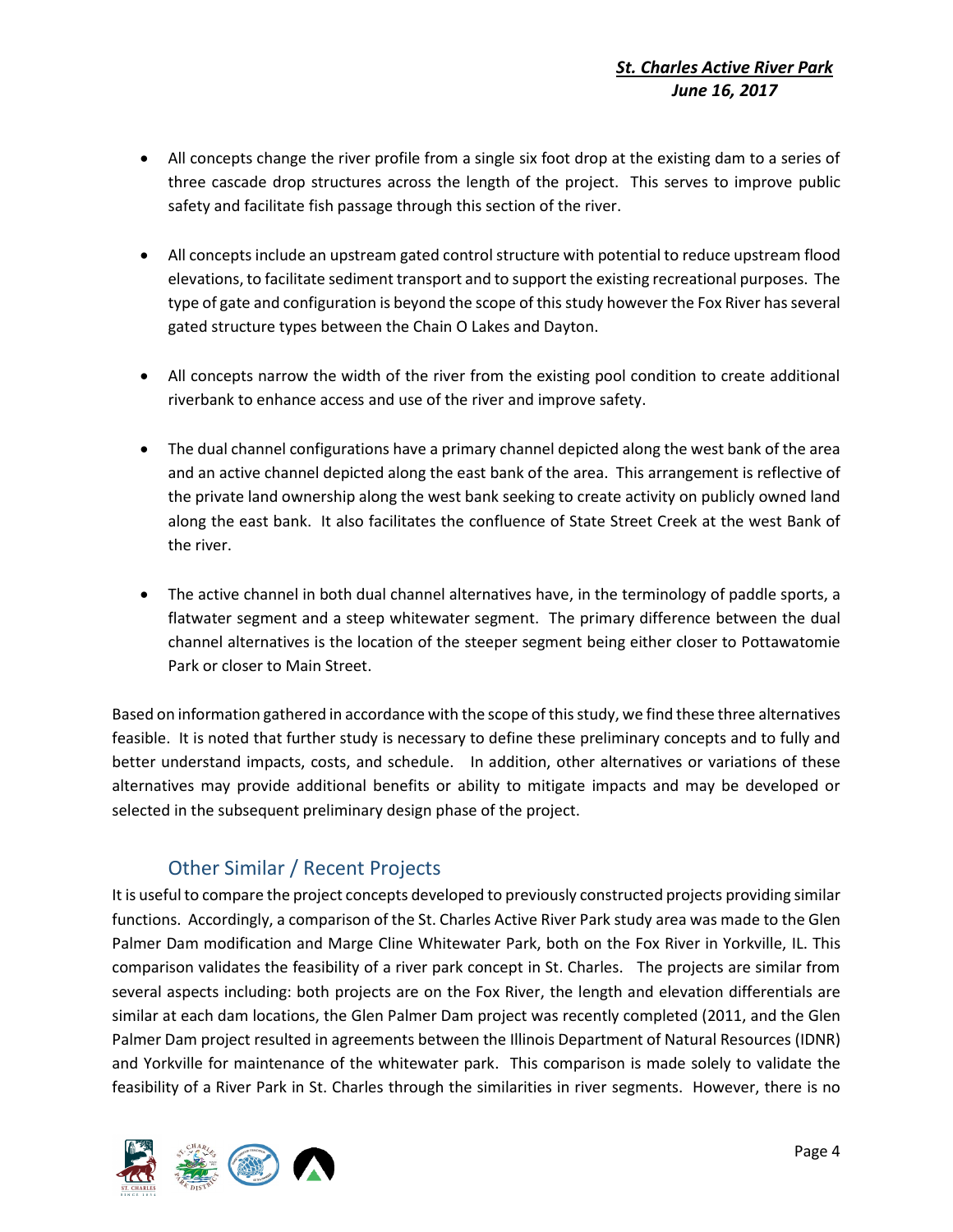comparison relative to the adjacent land uses including Pottawatomie Park, Hotel Baker, Main Street and adjacent commercial districts.

# **Regulation**

Construction of a project in the Fox River involves a complex regulatory framework that involves public agencies and will also involve private landowner rights. The scope of this study was limited to review and engagement with the Illinois Department of Natural Resources (IDNR) Office of Water Resources Northeastern Illinois Regulatory Section. Although a majority of the public regulation is under the authority of IDNR, the following list of regulatory compliance is recognized for consideration in the preliminary design phase of the project.

- The following regulation is under the authority of IDNR:
	- o Public Body of water regulated under IAC 3704 rules
	- o Dam Safety including construction, removal and operation under IAC 3702 rules
	- o Floodway Construction NE IL under IAC 3708 rules
- The following regulation is under the authority of the United States Army Corps of Engineers Chicago District Regulatory Branch:
	- $\circ$  Federal jurisdiction is through the Section 10 Public Waters River & Harbors Act.
	- o Wetland fringe United States Army Corps of Engineers (USACE) jurisdiction under Section 404 of the Clean Water Act
- Regulation under the authority of the Illinois Environmental Protection Agency (IEPA):
	- $\circ$  In river work may be subject to either IEPA Section 401 Water Quality Certification and/or the more stringent IEPA Bureau of Water Anti-degradation rules.

The project team introduced the three alternatives presented herein to IDNR for review and preliminary comment. No regulatory issue or fatal flaw was identified that would impact the feasibility of the project. In general, IDNR felt the project was feasible from their regulatory perspective. There are regulatory conditions and constraints that will require compliance, however, there is no regulatory conditions identified that we can find at this time to render the project not feasible.

The following regulatory issues need to be resolved or clarified:

 Riparian rights of private land parcels immediately adjacent to the Fox River. These owners have the rights of use and access. Public access at these 3 parcels requires legal review separate from the IDNR process.

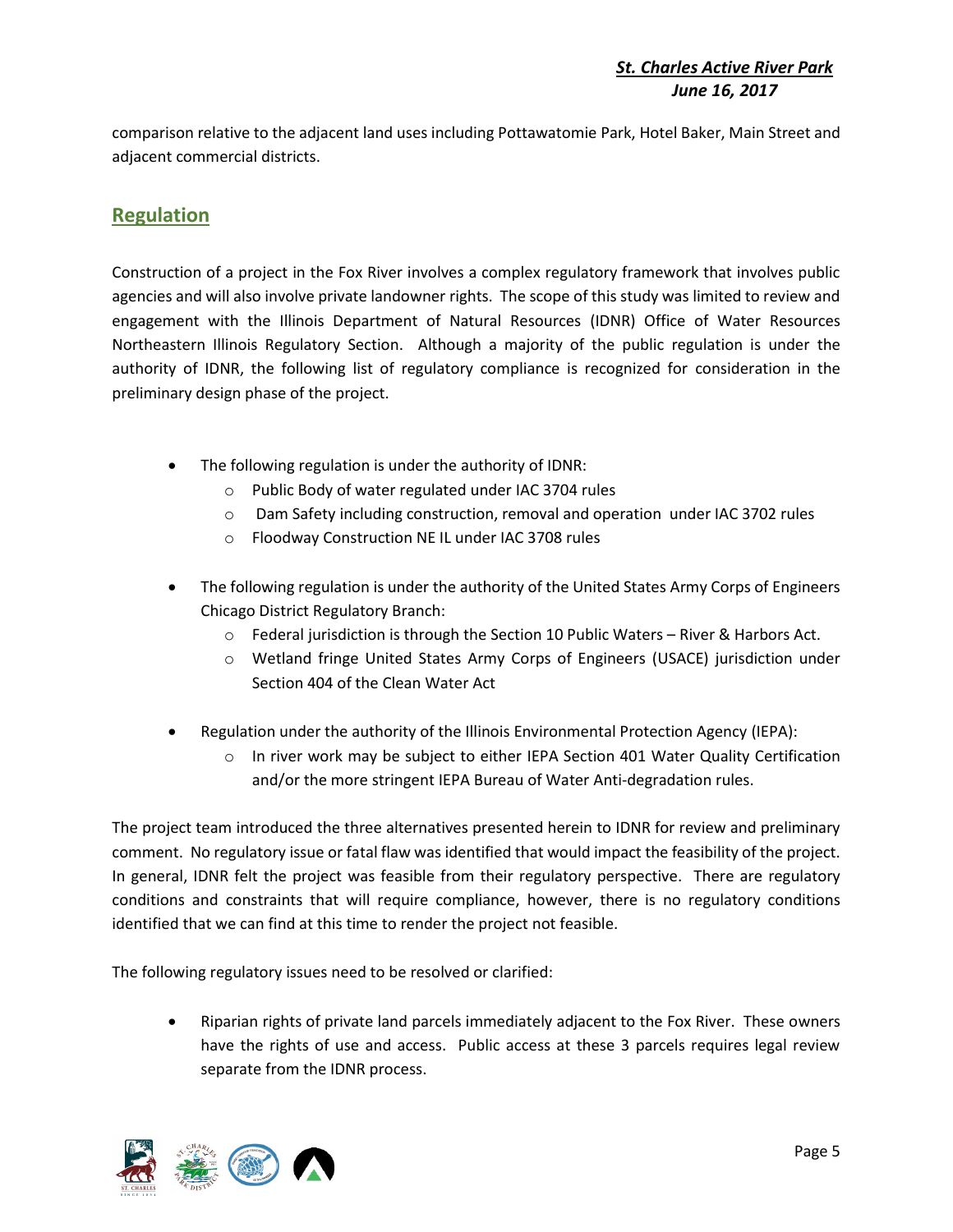- Creation of land within the limits of the river by means of fill will need to be publically owned. This may also give rise to a license to use and operate.
- IDNR is not likely to take ownership of new structures within the river (i.e. upstream control structure and gates) so a public entity willing to commit to ownership and maintenance will be required. We are assuming at this point that the City of St. Charles or the St. Charles Park District would need to fill that role.
- Signage and setback requirements at upstream control structure / gates.
- In-river work restrictions to protect threatened and endangered species. Of primary concern in this area of the Fox River is protecting the breeding habitat and season for the Greater River Red Horse.

It was clear based on our meeting that the type and scope of this project is not typical for IDNR to process. Coordination between sections and workgroups is necessary to coordinate all of IDNR authority and concerns. Although the IDNR-OWR (Office of Water Resources) Northeastern Illinois Regulatory Section identified themselves as the coordinating section for IDNR, a well-defined process and schedule could not be provided. Identify a permitting process & schedule with all regulatory agencies and a legal review of riparian rights is warranted in the preliminary design phase of the project.

# **Construction**

The following outline is intended to demonstrate the feasibility of construction and generate an understanding of challenges and timeframes for construction of the project. It is based on a dual channel alternative. We envision the project to span at least two construction seasons and consist of multiple phases. One scenario includes the following major elements and phases:

#### Year 1

- 1. Establish and set a temporary water control structure upstream just south of the UPRR trestle. This structure will serve to maintain the recreational pool north of the project location throughout construction.
- 2. Remove the existing dam to the elevation of the river bed. Dam abutments may remain pending structural evaluation of adjacent properties and structures.
- 3. Construct the south portion of the west (primary) channel and two intermediate cascade drop structures. A temporary A-frame structure can be erected parallel to the river to dewater the work area. Construct the south half of a concrete cutoff wall separating the two channels. The exact length of the cutoff wall is uncertain and the term "half" is used as an approximation. It is

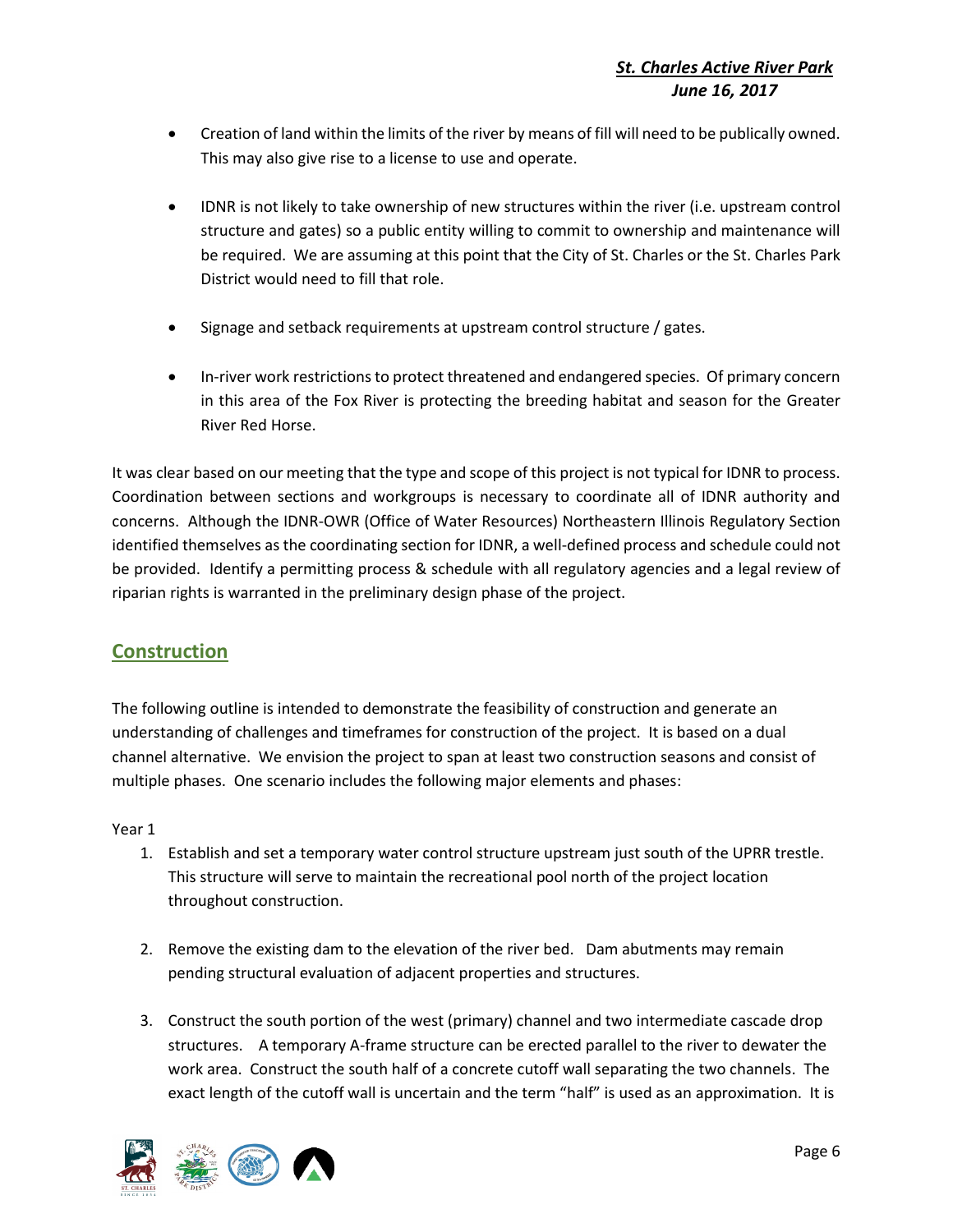anticipated this would be located in the core of the island and facilitate construction of the two intermediate cascade drop structures. This phase would not include State Street creek and will route the Creek north and around the A-frame elements.

4. Construct the north portion of the west (primary) channel and the upstream control structure. Provide A-frame cofferdams from the cutoff wall to the temporary water control structure at the upstream end of the project. Re-route State Street Creek through the recently completed phase. Modify the temporary water control structure as necessary to accommodate the new phase. Complete the north half of the cutoff wall from the prior phase to the north end of the project. Construct the permanent upstream control structure. Install control gates, mechanical and electrical elements including temporary controls.

#### Year 2

- 1. Construct the east (active) channel. Modify the temporary water control structure as necessary to accommodate the new phase and perhaps remove the west half. Provide A-frame cofferdams from the cutoff wall to the temporary water control structure at the upstream end of the project. Construct the active channel head control structure and active channel features.
- 2. Complete the pedestrian connection to the UPRR pedestrian bridge and east bank walk and bikeway improvements. Modify the temporary water control structure to accommodate this phase.
- 3. Perform final filling, shaping and tuning of river elements.
- 4. Install bridges and hardscape elements on the island.
- 5. Install final gate controls and island electrical elements.
- 6. Construct ancillary plan items and support features.
- 7. Perform restoration of all disturbed areas including final plantings and landscaping.

# **Process and Schedule**

The process to design and engineer a dam modification or removal project typically includes two phases: preliminary design and preparation of final construction documents. Based on our findings and the need for further refinement, resolution, and definition, we believe this standard approach to be appropriate. The preliminary and final construction design phases would include:

- Preliminary Design
	- o Design development of two concepts (~20% design)

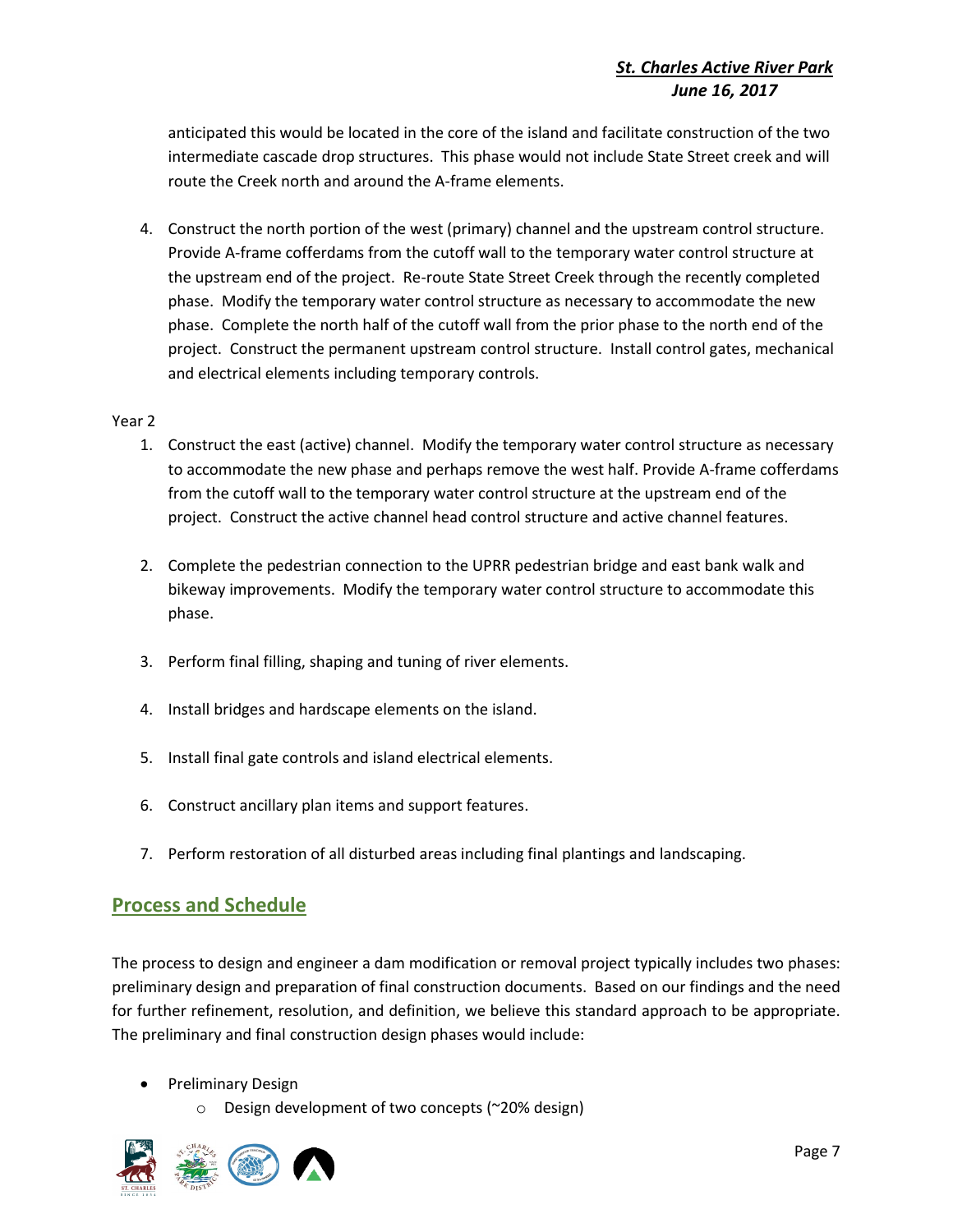- o Field Investigations
	- Sediment depth and constituents
	- Bathymetric survey
	- Rock coring/testing
- o Meetings with all regulatory agencies
- o Refine cost estimates and schedule
- o Identify required field investigations
- o Identify and affirm funding sources
- o Legal evaluation of project
- o Public participation
- o Preliminary Design Report
- Go/No Go Milestone
	- o Select preferred alternative
	- o Confirm funding sources
	- o Continue communication with regulatory agencies & regulatory changes
- Final Construction Documents
	- o Final design development of preferred alternative
	- o Final construction plans, specifications, and contract documents
	- o Final construction estimate and schedule and sequencing
	- o Permitting and regulatory submittals
	- o Legal requirements
		- Intergovernmental agreements
		- Easements and land rights
- Bidding including major equipment procurement & construction services procurement
- Construction Services

The project schedule for completion of preliminary and final design should be anticipated to be three years from authorization to proceed. This schedule could vary depending on project scope, sponsor agency alternative selection, and regulatory requirements or changes. As noted previously, the project schedule for construction is anticipated to be two years. Procurement of significant mechanical elements (i.e. gates) could be initiated prior to completion of final design to allow for manufacturing lead time if necessary.